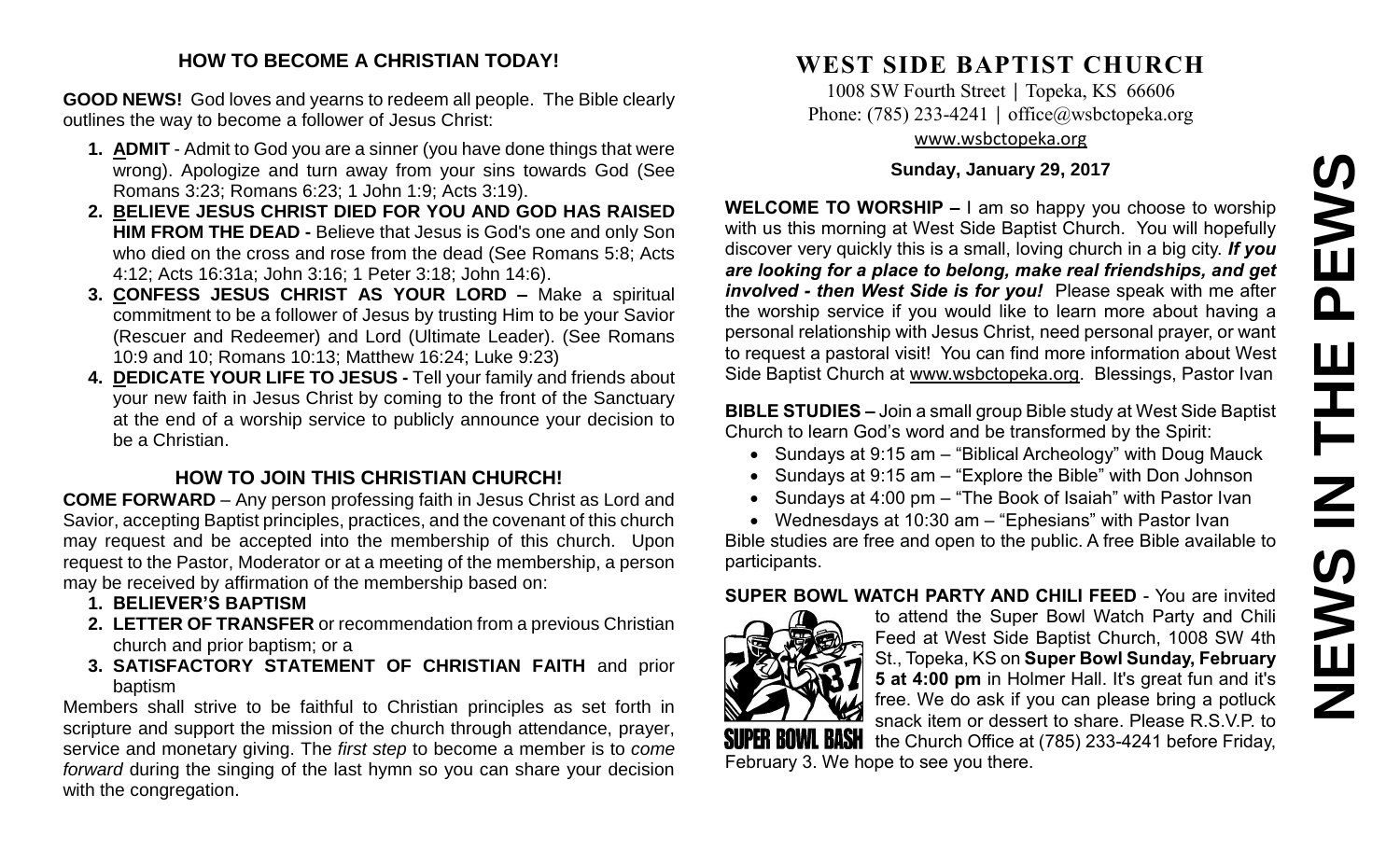**SOUPER BOWL OF CARING** – **Bring cans of soup, boxes of unopened crackers, and loose change to support the youth group's food collection campaign on Super Bowl Sunday,**  Feb. 5, 2017. The youth group will collect donations to help alleviate hunger in the Topeka Area. All donations will be given to a local charity.



**The Souper Bowl of Caring** is a national youth-

tacklehunger.org

lead campaign using the energy of the Super Bowl to mobilize youth in a united national effort to care for people in their local communities who are hungry and those in need.

**ABCCR SENIOR ADULT RETREAT** — Join American Baptist Senior Adults from Kansas, Oklahoma, and Arkansas during the **Senior Adult Retreat on Wednesday, April 26 and Thursday, April 27 at Cross Wind Conference Center**, Hesston, Kansas. The theme: "Reflections" 2 Corinthians 3:18. *Registration deadline is Monday, April 3, 2017*. Cost: \$10 per person, late fee assessed if postmarked after April 3. Cancellation Policy: A full refund will be given if cancelled by Thursday, April 6, 2017 After April 6, a \$25 fee per individual will be non-refundable. You can find a registration form in the Office.

**AMAZONSMILE -** Shop on AmazonSmile (https://smile.amazon.com) Select "West Side Baptist Church Topeka Kansas" as your charity of choice, and Amazon donates 0.5% of the price of your eligible AmazonSmile purchases to the church. Support West Side Baptist Church by starting your shopping at smile.amazon.com.

**CAMPBELLS SOUP LABELS & BOX TOPS –** We are still collecting the UPC



codes from soup labels and all box tops for **Murrow Indian Children's Home in Muskogee, OK**. Murrow is saving one million UPC's for a van for the children's needs. Thank you to all our faithful congregation for your continuing support. The box to collect the UPC codes and Box Tops is still outside the Church Office.

**CHRISTIAN EDUCATION –** The Ministry of Christian Education will hold its monthly meeting on the third Tuesday of every month at 6:30 pm in Holmer Hall. See Alice Payne, Coordinator, for details.

**CHRISTMAS OFFERING** – Thank you for giving generously to the **2016 Christmas Offering.** We have **received \$12,026.17** to help reach our **goal of \$25,000.00** to repair the Boiler System (estimated \$7,900) and leaking Roof (estimated \$16,400).

**FINANCIAL PEACE UNIVERSITY –** Did you know that 76% of Americans



live paycheck to paycheck? Or that 64% of Americans can't cover a \$1,000 emergency? This doesn't have to be true for you! All you need is a practical plan for

your money—and Financial Peace University IS that plan! In nine easy-tofollow lessons, you'll learn how to get out of debt, create a budget, make wise spending decisions, save for the future, and so much more! **You're invited to Financial Peace University class at West Side Baptist Church starting Saturday, January 28 at 10:00 am in Holmer Hall.** Register at https://www.daveramsey.com.

#### **FREE BREAD, EGGS, FRUITS, & VEGETABLES** - West Side Baptist



Church provides a limited amount of free bread, eggs, fruits, potatoes, and vegetables to individuals and families in the Ward Meade Neighborhood on **Wednesdays from 4:00 pm to 5:30 pm, or while supplies last.** All food is available at no cost. **2016 = 308 families; 1282 people >4,111 lbs of food**

**HIGH CHAIRS NEEDED -** We have a wonderful problem at West Side Baptist Church: we need two more high chairs in the Fellowship Hall. Please bring your gently used high chairs to the church for our Wednesday suppers and fellowship times. Thanks! Pastor Ivan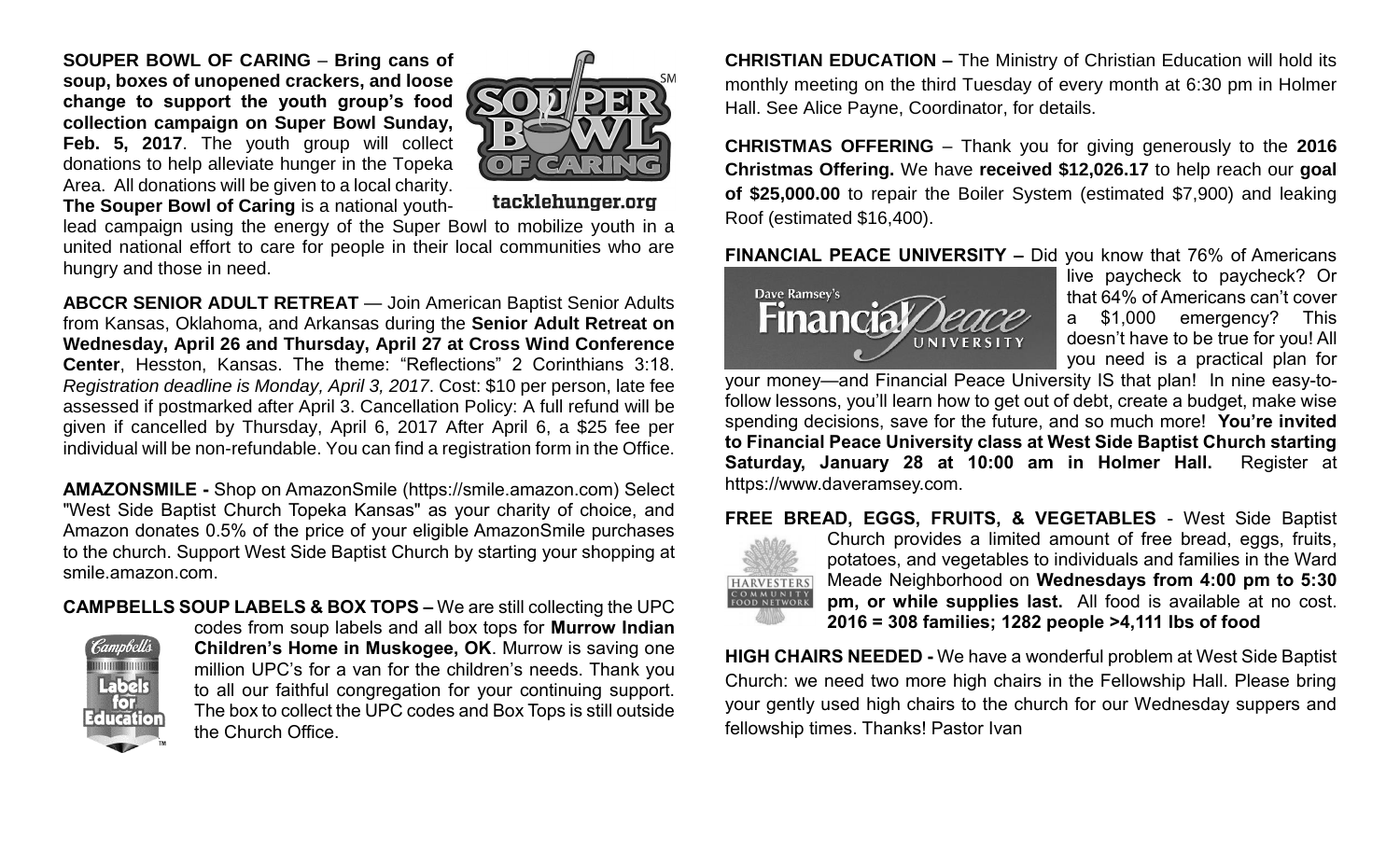**LADIES NIGHT OUT**- Tuesday, February 7 @ 5:30 pm at Palette's 2134 SW Westport Dr. Take a Night Off from cooking to connect with other Christian women during Ladies Night Out - a monthly gathering of women who encourage each other in their faith. All women attending West Side Baptist Church are welcome. Please invite friends. Dinner is *Dutch Treat.*



Car-pooling is encouraged. Please contact Trena for directions, questions, or to make a reservation.

**MEN'S NIGHT OUT** – Tuesday, February 7 @ 5:30 p.m. at Palette's. Join some familiar faces - and discover new friends - at the Men's Night Out, a monthly gathering of men to enjoy a meal at a local restaurant (Dutch Treat) and enjoy Christian fellowship.

#### **MISSION TRIP TO MURROW INDIAN CHILDREN'S HOME** – The Ministry



of Missions would like to plan a work trip to Murrow Indian Children's Home in Muskogee, Oklahoma. The mission trip will include time to make friends as you complete assigned physical work projects – see Mission bulletin board for a list of possible projects. See Don Johnson for details or to volunteer.

**OUTREACH MEETING** – The Ministry of Outreach and Evangelism will hold their monthly meeting on Tuesday's at 7:15 pm in Holmer Hall. See Mark Calloway, Coordinator, for details.

**PIPE ORGAN WORKSHOP -** The Topeka Chapter of the American Guild of Organists presents: *"An Introduction to the King of Instruments: The Pipe Organ"* for all ages on **Sunday, February 12 at 2:00 to 3:30 pm** at First Presbyterian Church, 8th & Harrison Streets, Topeka, KS. Cost: FREE! Call (785) 233-9601 to reserve your seat today! Although a reservation is not required, it will assist us in planning.



**RIDE TO CHURCH** - If you need transportation to / from a worship service or another church-related activity, please call the Church Office at (785) 233- 4241 during office hours (Tuesday thru Friday, 8:00 a.m. to 4:30 p.m.) or call

**James Carrier, Bus Driver at (785) 214-9580**. Volunteers are needed to ride along with our driver to pick-up / drop off children on Wednesdays and Sundays. Contact Mark Calloway if you would like to volunteer.

**SERMONS ON-LINE** – The Technology Committee is recording and uploading the Sunday sermon to YouTube to help people grow in their faith and for spiritual edification. You can watch these messages anytime just click on the link from the Church's website: [www.wsbctopeka.org.](http://www.wsbctopeka.org/)

**WEDNESDAY NIGHT SUPPERS** – Supper is prepared weekly for children and adults at no cost but a free-will donation is appreciated. Please make a reservation on the Pew Pad or call the Church Office before 12:00 noon on Wednesday, so volunteers can prepare enough food. Menu (subject to change):

- **February 1 –** Chicken Strips, macaroni and cheese, fruit, vegetables, and dessert
- **February 8 –** Meatloaf, potatoes, fruit, vegetables, and dessert
- **February 15 –** Chicken fajitas, Mexican rice, fruit, vegetables, and dessert
- **February 22 –** BBQ pork, coleslaw, fruit, vegetables, and dessert

**AMERICAN BAPTIST YOUTH (ABY) OPPORTUNITIES** – The ABC of the Central Region (ABCCR) is offering new and exciting Christ-centered Youth Opportunities in 2017:

- **Junior High Jamboree** (for students in grades 6-8) is being held Jan. 27-29 at Cross Wind Conference Center, Hesston, Kan.
- **Winter Jam** the Region will host an overnight event on Friday, March 31, in Wichita. For details, contact Region Staff Minister, Julie Robinson.
- **4TEN** will offer leadership skills training for youth entering 10-12th grades during the fall of 2017.